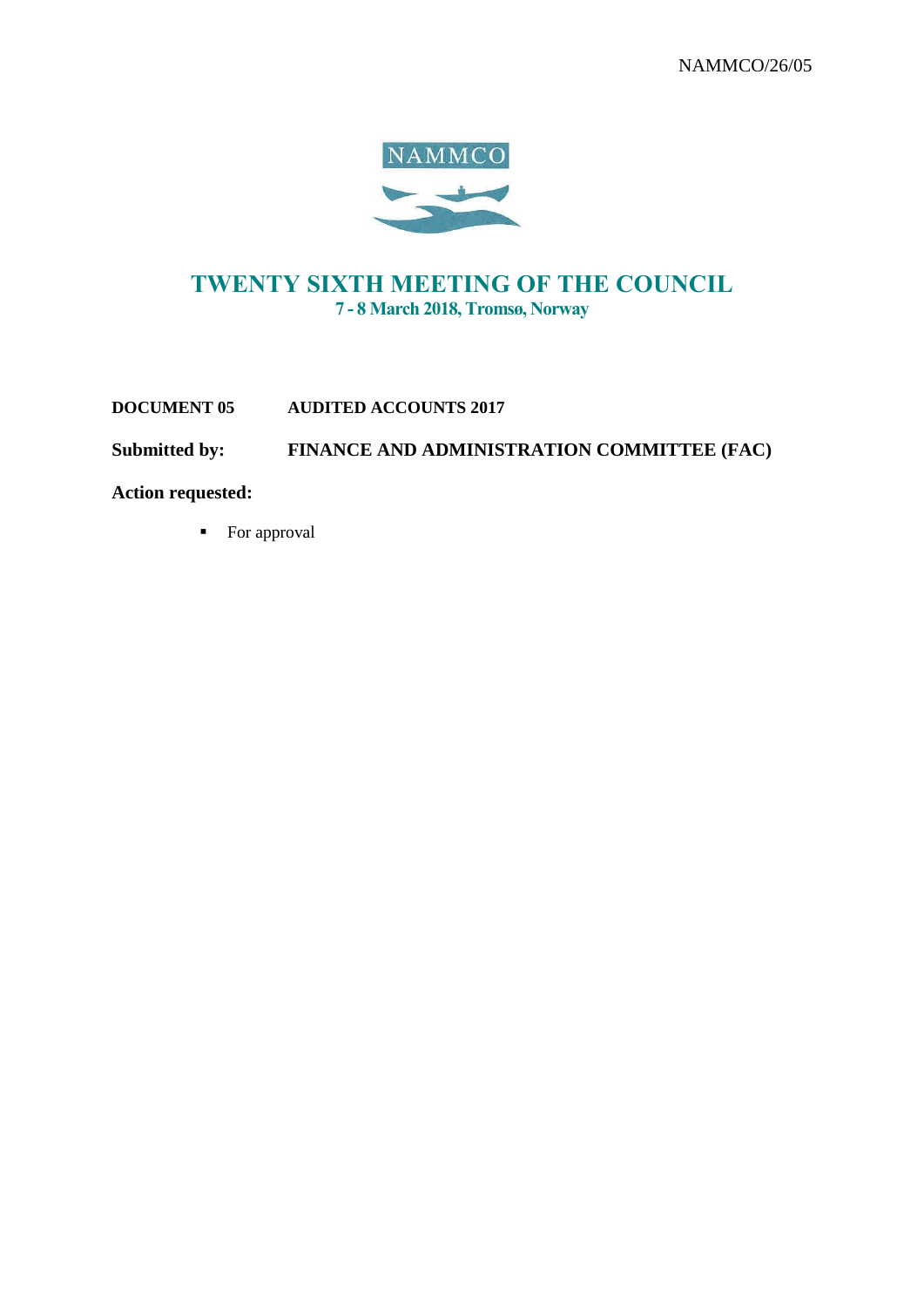#### **INCOME AN EXPENDITURE ACCOUNT FOR 2017 (1 January - 31 December - in Norwegian kroner - NOK)**

| <b>INCOME</b>                                                                    | 2017        | 2016      |
|----------------------------------------------------------------------------------|-------------|-----------|
| Contributions                                                                    | 4 4 69 2 80 | 4 379 001 |
| Interest                                                                         |             | 3413      |
| Book sale                                                                        | 815         | 2 1 9 5   |
| <b>Employers Tax</b>                                                             | 250 613     | 240 398   |
| <b>NASS</b>                                                                      | 172 801     | 5 282 796 |
| <b>MMFR</b>                                                                      | 38 827      |           |
| <b>TOTAL INCOME</b>                                                              | 4 932 336   | 9 907 803 |
| <b>EXPENDITURE</b>                                                               |             |           |
| Staff related costs                                                              | 3 254 338   | 2 578 164 |
| Rent of premises                                                                 | 214 986     | 232 975   |
| Meetings                                                                         | 147 240     | 176 417   |
| <b>Travel and subsistence</b>                                                    | 302 711     | 354 909   |
| Office supply                                                                    | 84 152      | 94 009    |
| Communication & outreach                                                         | 272 355     | 187 158   |
| Accounts & auditing                                                              | 170 337     | 126 447   |
| Capacity building                                                                | 7700        | 24 282    |
| <b>Observation Scheme</b>                                                        | 70 302      | 163 338   |
| Other expenses                                                                   | 4 0 3 2     | 11 261    |
| <b>Scientific Committee</b>                                                      | 124 982     | 172 800   |
| Committee on Hunting methods                                                     |             | 21 483    |
| <b>NASS</b>                                                                      | 212 801     | 5 405 889 |
| <b>MMFR</b>                                                                      | 138 827     |           |
| <b>GROM</b>                                                                      | 35 266      |           |
| <b>Financial costs</b>                                                           | 13730       |           |
| TOTAL EXPENDITURE                                                                | 5 053 759   | 9 549 132 |
| <b>Result</b>                                                                    | $-121423$   | 358 671   |
| <b>Excess of income over expenditure</b><br>Excess of expenditure over income(-) |             |           |
| <b>Transfer from General Reserve</b>                                             | 121 423     |           |
| <b>Transfer to General Reserve</b>                                               |             | 358 671   |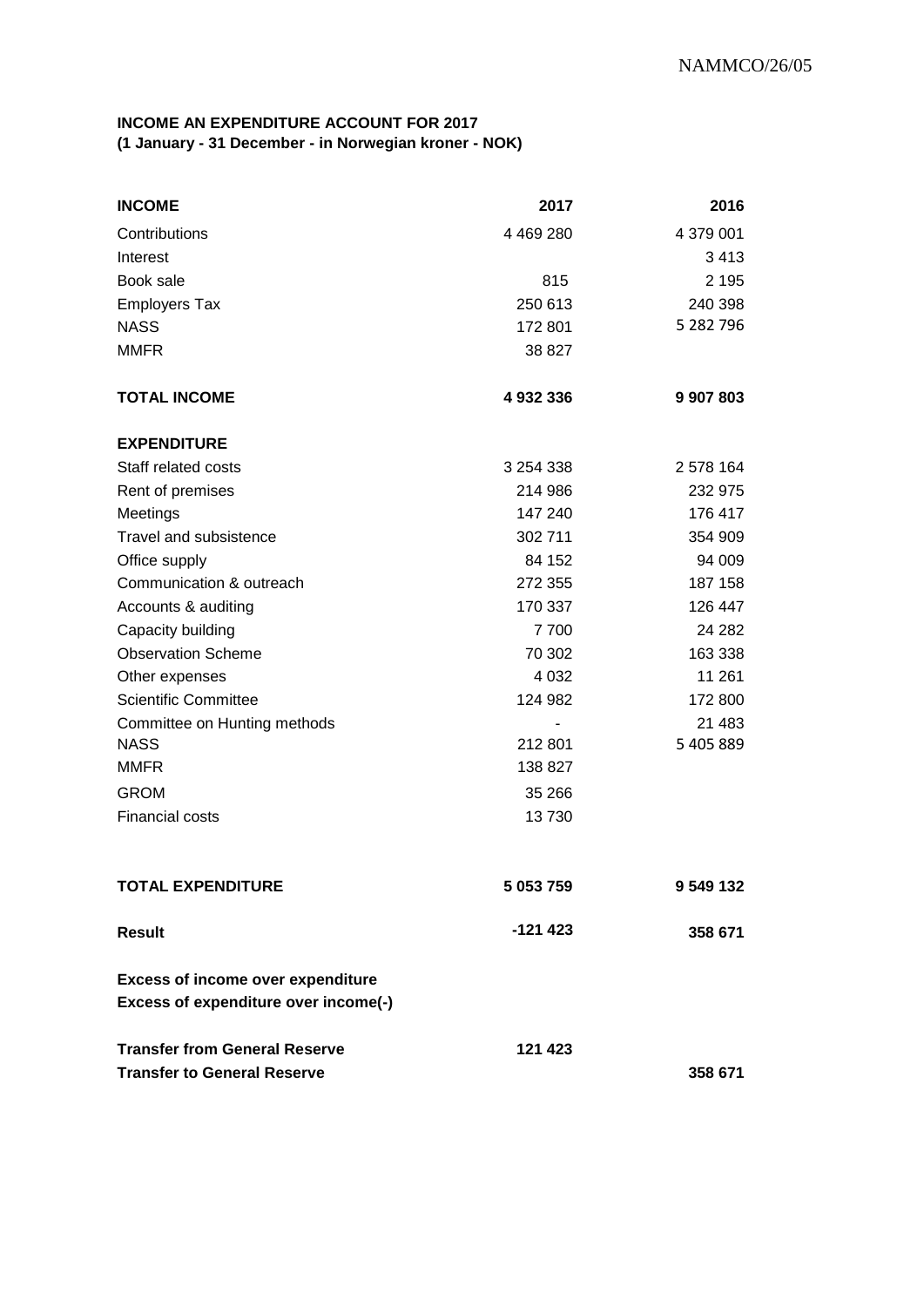### **BALANCE SHEET 31 DECEMBER 2017**

(NOK)

|                                     | 2017        | 2016      |  |
|-------------------------------------|-------------|-----------|--|
| <b>ASSETS</b>                       |             |           |  |
| Outstanding claims                  | 291 215     | 502 620   |  |
| <b>Bank deposits</b>                | 3 988 867   | 4 653 631 |  |
| <b>TOTAL ASSETS</b>                 | 4 280 082   | 5 156 251 |  |
| <b>EQUITY</b>                       |             |           |  |
| Distributable equity                |             |           |  |
| <b>General Reserve</b>              | 645 355     | 766 779   |  |
| Restricted equity                   | 600 000     | 600 000   |  |
| <b>TOTAL EQUITY</b>                 | 1 245 355   | 1 366 779 |  |
| <b>LIABILITIES</b>                  |             |           |  |
| <b>NASS</b>                         | 484 778     | 497 579   |  |
| <b>MMFR</b>                         | 120 712     | 159 539   |  |
| Membership contributions<br>Other   | 2 276 392   | 2 791 740 |  |
| Creditors                           | 113 200     | 300 493   |  |
| Employers tax                       | 39 645      | 40 121    |  |
| <b>TOTAL LIABILITIES</b>            | 3 0 34 7 27 | 3789472   |  |
| <b>TOTAL LIABILITIES AND EQUITY</b> | 4 280 082   | 5 156 251 |  |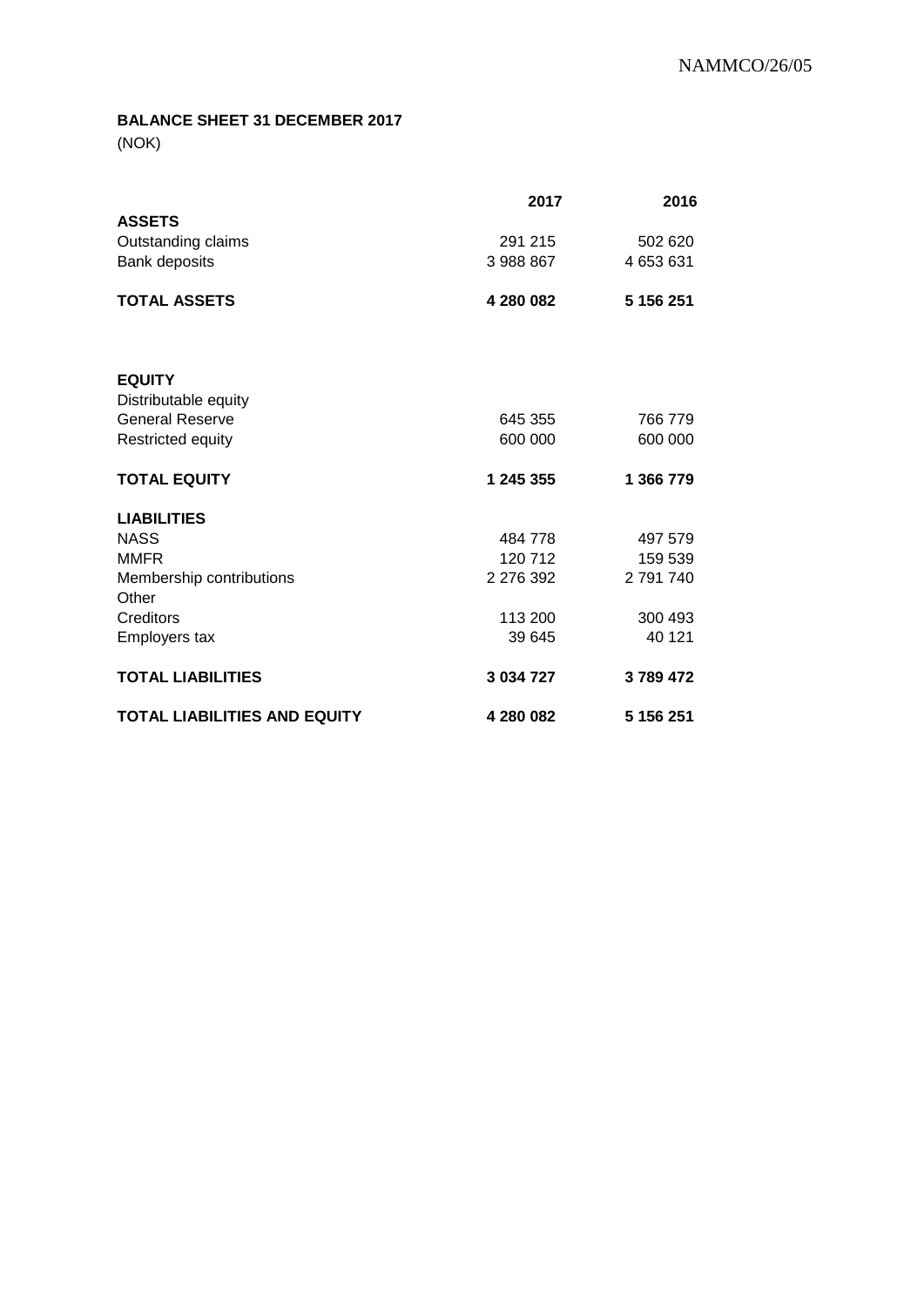

To the Council of North Atlantic Marine Mammal Commission (Nammco)

# *Independent Auditor's Report*

### *Report on the Audit of the Financial Statements*

#### *Opinion*

We have audited the financial statements of North Atlantic Marine Mammal Commission (Nammco) showing a loss of NOK 121 423. The financial statements comprise the balance sheet as at 31 December 2017 and the income statement for the year then ended. Management has prepared the financial statements based on the Fundamental accounting principles and generally accepted accounting principles in Norway.

In our opinion, the accompanying financial statements for the year ended at 31 December 2017, are prepared in all material respects, in accordance with in accordance with the Fundamental accounting principles and generally accepted accounting principles in Norway.

#### *Basis for Opinion*

We conducted our audit in accordance with laws, regulations, and auditing standards and practices generally accepted in Norway, including International Standards on Auditing (ISAs). Our responsibilities under those standards are further described in the *Auditor's Responsibilities for the Audit of the Financial Statements* section of our report. We are independent of Nammco as required by laws and regulations, and we have fulfilled our other ethical responsibilities in accordance with these requirements. We believe that the audit evidence we have obtained is sufficient and appropriate to provide a basis for our opinion.

#### *Responsibilities of the General Secretary for the Financial Statements*

The General Secretary is responsible for the preparation in accordance with law and regulations, including fair presentation of the financial statements in accordance with the Fundamental accounting principles and generally accepted accounting principles in Norway, and for such internal control as management determines is necessary to enable the preparation of financial statements that are free from material misstatement, whether due to fraud or error.

In preparing the financial statements, management is responsible for assessing the Nammco's ability to continue as a going concern, disclosing, as applicable, matters related to going concern. The financial statements use the going concern basis of accounting insofar as it is not likely that the enterprise will cease operations.

#### *Auditor's Responsibilities for the Audit of the Financial Statements*

Our objectives are to obtain reasonable assurance about whether the financial statements as a whole are free from material misstatement, whether due to fraud or error, and to issue an auditor's report

*PricewaterhouseCoopers AS, Muségata 1, Postboks 6128, NO-9291 Tromsø T: 02316, org.no.: 987 009 713 VAT[, www.pwc.no](http://www.pwc.no/) State authorised public accountants, members of The Norwegian Institute of Public Accountants, and authorised accounting firm*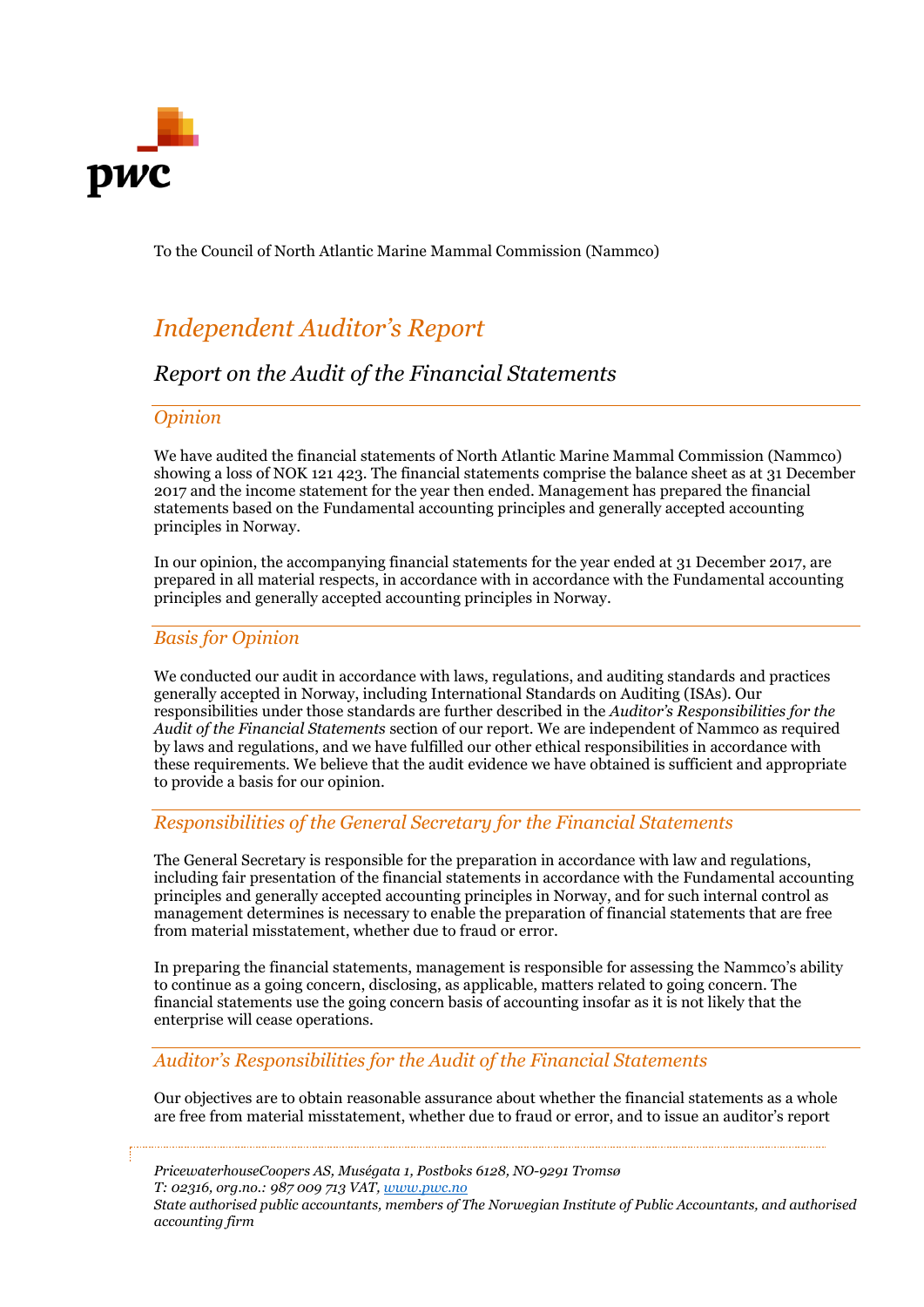

that includes our opinion. Reasonable assurance is a high level of assurance, but is not a guarantee that an audit conducted in accordance with laws, regulations, and auditing standards and practices generally accepted in Norway, including ISAs will always detect a material misstatement when it exists. Misstatements can arise from fraud or error and are considered material if, individually or in aggregate, they could reasonably be expected to influence the economic decisions of users taken on the basis of these financial statements.

As part of an audit in accordance with laws, regulations, and auditing standards and practices generally accepted in Norway, including International Standards on Auditing (ISAs), we exercise professional judgment and maintain professional scepticism throughout the audit. We also:

- identify and assess the risks of material misstatement of the financial statements, whether due to fraud or error. We design and perform audit procedures responsive to those risks, and obtain audit evidence that is sufficient and appropriate to provide a basis for our opinion. The risk of not detecting a material misstatement resulting from fraud is higher than for one resulting from error, as fraud may involve collusion, forgery, intentional omissions, misrepresentations, or the override of internal control.
- obtain an understanding of internal control relevant to the audit in order to design audit procedures that are appropriate in the circumstances, but not for the purpose of expressing an opinion on the effectiveness of the Nammco's internal control.
- evaluate the appropriateness of accounting policies used and the reasonableness of accounting estimates and related disclosures made by management.
- conclude on the appropriateness of management's use of the going concern basis of accounting and, based on the audit evidence obtained, whether a material uncertainty exists related to events or conditions that may cast significant doubt on the Nammco's ability to continue as a going concern. If we conclude that a material uncertainty exists, we are required to draw attention in our auditor's report to the related disclosures in the financial statements or, if such disclosures are inadequate, to modify our opinion. Our conclusions are based on the audit evidence obtained up to the date of our auditor's report. However, future events or conditions may cause the Nammco to cease to continue as a going concern.
- evaluate the overall presentation, structure and content of the financial statements, including the disclosures, and whether the financial statements represent the underlying transactions and events in a manner that achieves fair presentation.

We communicate with the General Secretary regarding, among other matters, the planned scope and timing of the audit and significant audit findings, including any significant deficiencies in internal control that we identify during our audit.